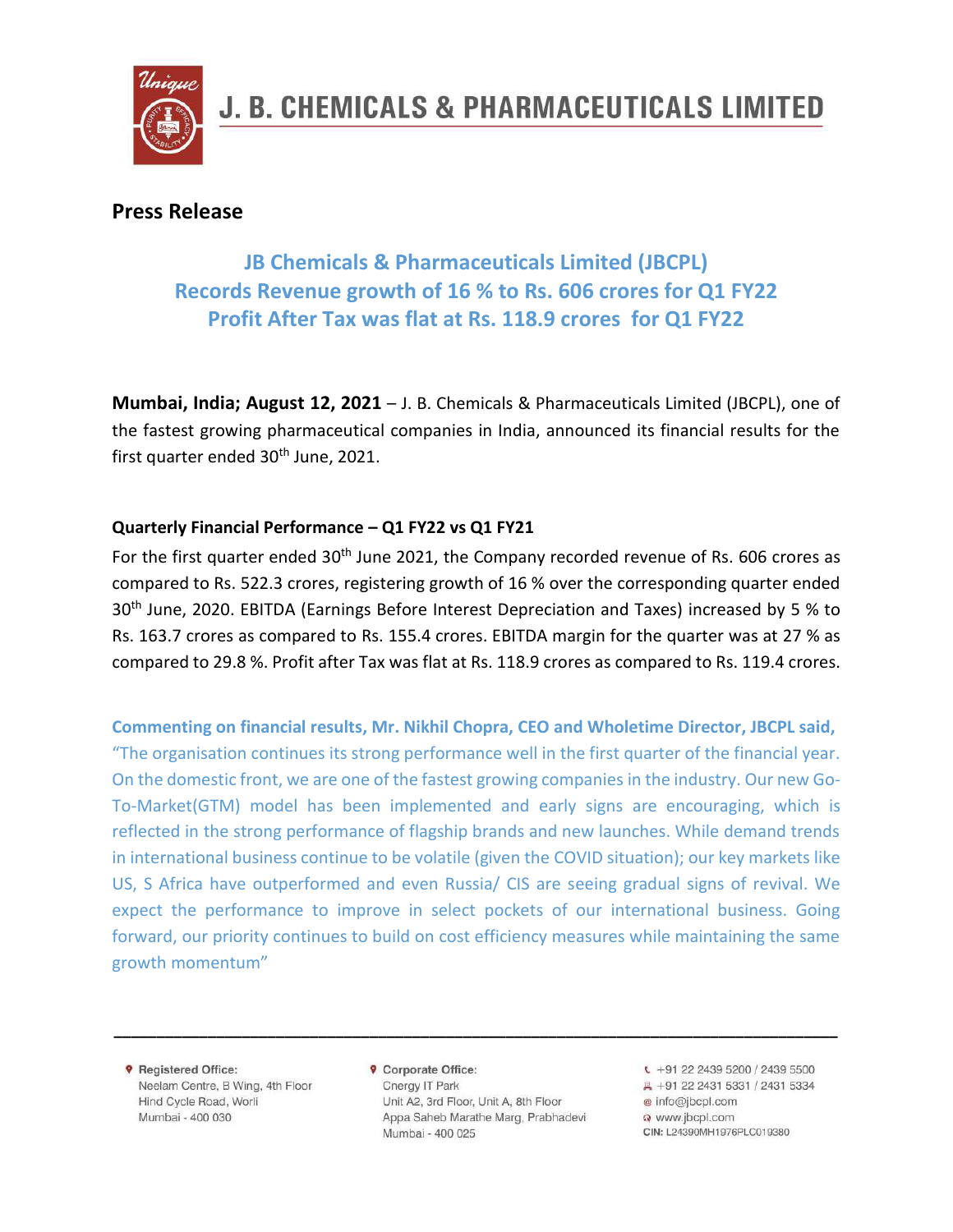

## **J. B. CHEMICALS & PHARMACEUTICALS LIMITED**

#### **Financial Performance**

| <b>Q1 FY22</b>           |         |         |            |
|--------------------------|---------|---------|------------|
| Particulars (in Rs. Cr)  | Q1 FY22 | Q1 FY21 | YoY Growth |
| <b>Revenue</b>           | 606.0   | 522.3   | 16 %       |
| <b>EBITDA</b>            | 163.7   | 155.4   | 5%         |
| <b>EBITDA Margin (%)</b> | 27.0%   | 29.8%   |            |
| <b>Profit Before Tax</b> | 157.9   | 157.1   | $1\%$      |
| <b>Profit After Tax</b>  | 118.9   | 119.4   |            |
| Profit Margin (%)        | 19.6%   | 22.9%   |            |
| <b>Diluted EPS</b>       | 15.4    | 15.5    |            |

#### **FY21**

| Particulars (in Rs. Cr)  | <b>FY21</b> | <b>FY20</b> | YoY Growth |
|--------------------------|-------------|-------------|------------|
| Revenue                  | 2042.5      | 1774.7      | 15%        |
| <b>EBITDA</b>            | 560.4       | 377.6       | 48%        |
| <b>EBITDA Margin (%)</b> | 27.4 %      | 21.3%       |            |
| <b>Profit Before Tax</b> | 596.9       | 348.9       | 71%        |
| <b>Profit After Tax</b>  | 448.0       | 272.0       | 65%        |
| Profit Margin (%)        | 22.0%       | 15.3%       |            |
| <b>EPS</b>               | 58.0        | 34.2        |            |

#### **Sales Performance**

| Q1 FY22 | Q1 FY21 | YoY Growth (%) |
|---------|---------|----------------|
| 313     | 224     | 39%            |
| 287     | 292     | $-1\%$         |
| 6       | 6       |                |
| 606     | 522     | 16 %           |
|         |         |                |

**9** Registered Office: Neelam Centre, B Wing, 4th Floor Hind Cycle Road, Worli Mumbai - 400 030

**9** Corporate Office:

Cnergy IT Park Unit A2, 3rd Floor, Unit A, 8th Floor Appa Saheb Marathe Marg, Prabhadevi Mumbai - 400 025

**\_\_\_\_\_\_\_\_\_\_\_\_\_\_\_\_\_\_\_\_\_\_\_\_\_\_\_\_\_\_\_\_\_\_\_\_\_\_\_\_\_\_\_\_\_\_\_\_\_\_\_\_\_\_\_\_\_\_\_\_\_\_\_\_\_\_\_\_\_\_\_\_\_\_\_\_\_\_\_\_\_\_\_\_\_**

 $\sqrt{+91}$  22 2439 5200 / 2439 5500

具 +91 22 2431 5331 / 2431 5334

@ info@jbcpl.com

o www.jbcpl.com

CIN: L24390MH1976PLC019380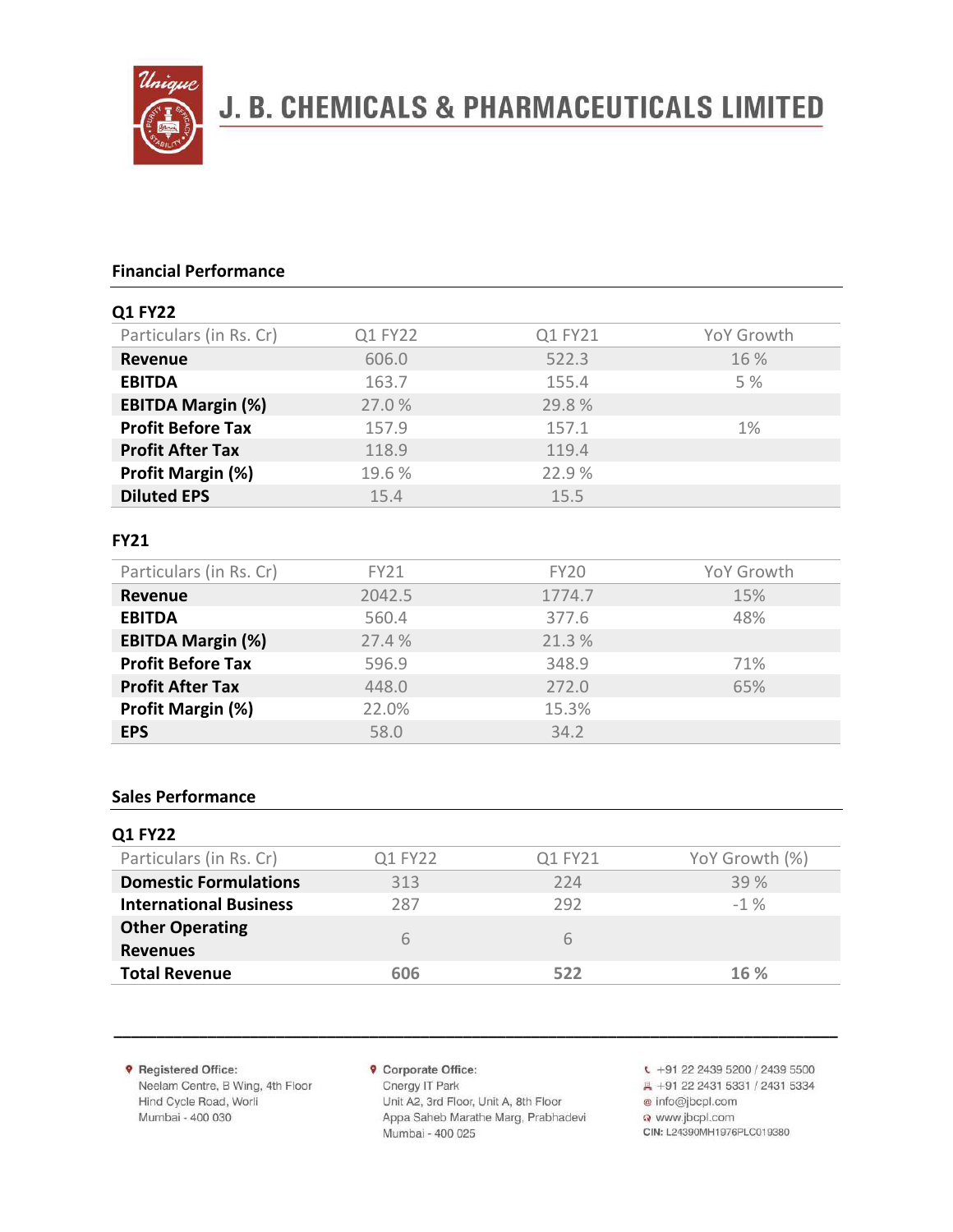

# **J. B. CHEMICALS & PHARMACEUTICALS LIMITED**

| <b>FY21</b>                               |      |      |                   |
|-------------------------------------------|------|------|-------------------|
| Particulars (in Rs. Cr)                   | FY21 | FY20 | YoY Growth (%)    |
| <b>Domestic Formulations</b>              | 892  | 797  | 12%               |
| <b>International Business</b>             | 1127 | 954  | 18%               |
| <b>Other Operating</b><br><b>Revenues</b> | 74   | 74   | $\qquad \qquad -$ |
| <b>Total Revenue</b>                      | 2043 | 1775 | 15%               |

#### **Key Highlights:**

#### **Financial Highlights**

- The organization continues to perform well with revenue momentum continuing to remain strong
- Highest ever quarterly revenue recorded during the first quarter of FY22, despite lockdowns in key markets and supply chain challenges
- Domestic Formulations business records 39 % growth while the International business revenue was largely flat as compared to Q1 FY21
- As per MAT June 2021 IQVIA data, Domestic Formulations maintains secular outperformance compared to industry growth rates, driven by strength in chronic segments and expanding prescriber coverage
- Uncertainty in view of the second wave of COVID-19 impacted growth in certain geographies in the international market during the quarter
- Gross Margin profile continues to remain healthy at 64 % aided by good product mix
- EBITDA margin remains strong despite cost base returning to normal level of operations during Q1 FY 22

**9** Registered Office: Neelam Centre, B Wing, 4th Floor Hind Cycle Road, Worli Mumbai - 400 030

**9** Corporate Office: Cnergy IT Park Unit A2, 3rd Floor, Unit A, 8th Floor Appa Saheb Marathe Marg, Prabhadevi Mumbai - 400 025

**\_\_\_\_\_\_\_\_\_\_\_\_\_\_\_\_\_\_\_\_\_\_\_\_\_\_\_\_\_\_\_\_\_\_\_\_\_\_\_\_\_\_\_\_\_\_\_\_\_\_\_\_\_\_\_\_\_\_\_\_\_\_\_\_\_\_\_\_\_\_\_\_\_\_\_\_\_\_\_\_\_\_\_\_\_**

 $\sqrt{+91}$  22 2439 5200 / 2439 5500 具 +91 22 2431 5331 / 2431 5334 @ info@jbcpl.com o www.jbcpl.com CIN: L24390MH1976PLC019380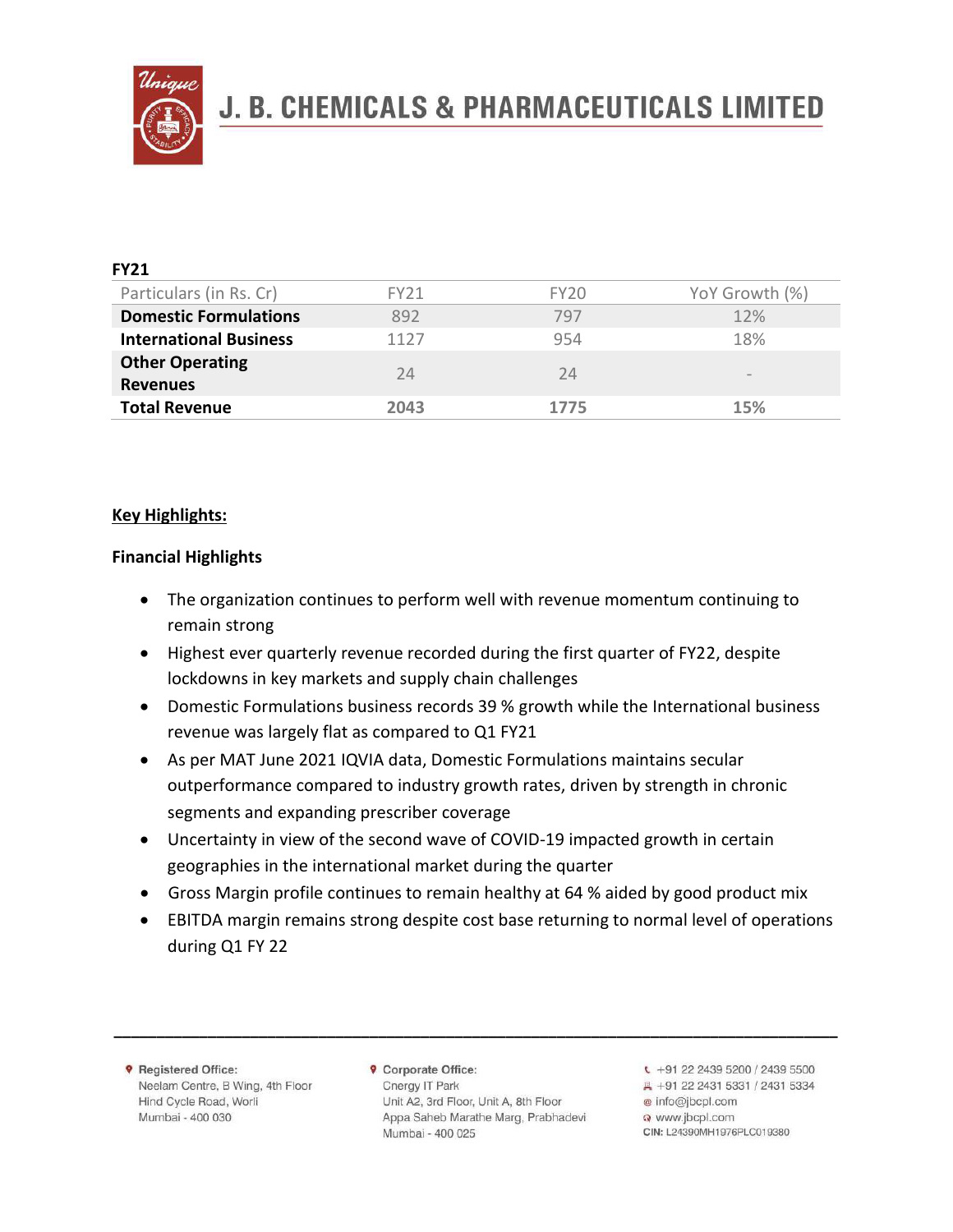

#### **Domestic Formulations Business update**

- As per MAT June 21 IQVIA data, Domestic Formulations business continues to outpace industry growth rate
- As per IQVIA, JBCPL recorded growth of 22.1 % in Q1 FY 22 as compared to Q1 FY 21
- Big brands continue to support growth momentum with market beating growth in covered market
- As per IQVIA Mat June 2021 data, JBCPL big brands recorded good growth Rantac (37.3 %), Cilacar (15.8 %), Cilacar-T (26.5 %), Metrogyl (49.6 %) and Nicardia (15.4 %)
- The new Go-To-Market model has been implemented and is functioning well providing a solid base for the organisation
- Launched a new dedicated division RENOVA to cater to the needs of Chronic Kidney Disease patients in the country
- During the quarter, the company also launched the NOVA division, which will focus on pediatric and respiratory segment in India

#### **Product Launches**

• During the quarter, the company launched a number of new products in the Renova division and five new products in the Nova Division. Some of the major product launches were viz. Aquazyl – Isomalt Lozenges addressing the challenge of dry mouth(xerostamia); NOSMOK – Nicotine lozenges 2mg and 4 mg for reducing withdrawal symptoms associated with Smoking Cessation and NINTABID – Ninetadanib 100/150 mg capsules – first line treatment for Idiopathic Pulmonary Fibrosis to slow down the progressive loss of lung function

**9** Registered Office: Neelam Centre, B Wing, 4th Floor Hind Cycle Road, Worli Mumbai - 400 030

**9** Corporate Office: Cnergy IT Park Unit A2, 3rd Floor, Unit A, 8th Floor Appa Saheb Marathe Marg, Prabhadevi Mumbai - 400 025

**\_\_\_\_\_\_\_\_\_\_\_\_\_\_\_\_\_\_\_\_\_\_\_\_\_\_\_\_\_\_\_\_\_\_\_\_\_\_\_\_\_\_\_\_\_\_\_\_\_\_\_\_\_\_\_\_\_\_\_\_\_\_\_\_\_\_\_\_\_\_\_\_\_\_\_\_\_\_\_\_\_\_\_\_\_**

 $\sqrt{2}$  +91 22 2439 5200 / 2439 5500 具 +91 22 2431 5331 / 2431 5334 @ info@jbcpl.com @ www.jbcpl.com CIN: L24390MH1976PLC019380